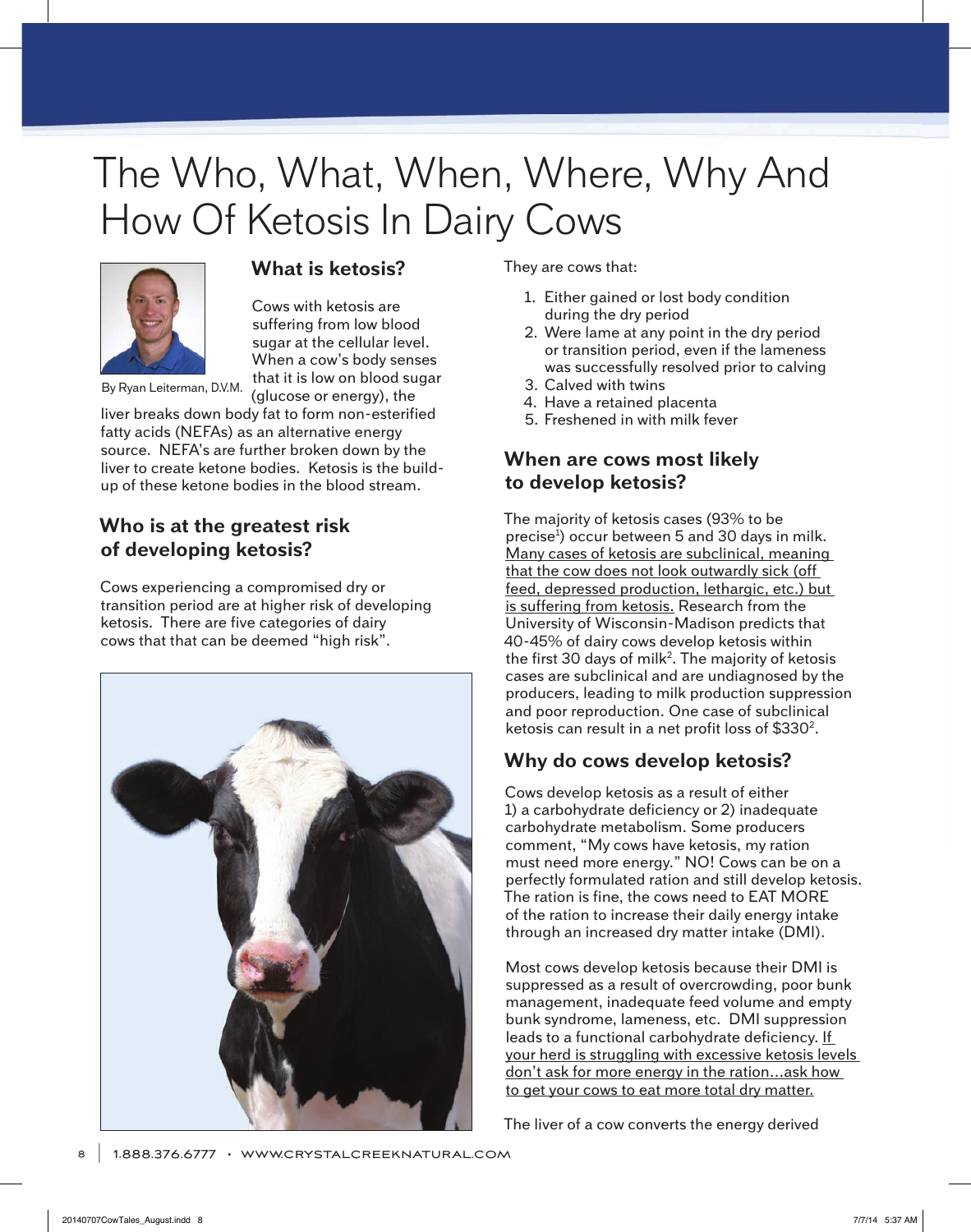| <b>KETOSIS DETECTION TOOLS</b> |                                              |                                                                              |                                                           |                                              |                                                       |
|--------------------------------|----------------------------------------------|------------------------------------------------------------------------------|-----------------------------------------------------------|----------------------------------------------|-------------------------------------------------------|
|                                |                                              |                                                                              | <b>Ketclest</b><br>20<br>ketone<br>body<br>test<br>strips |                                              |                                                       |
|                                | <b>KetoCheck</b><br><b>Powder</b>            | <b>Keto Stix Urine</b><br><b>Strips</b>                                      | <b>Keto-Test</b><br><b>Strips</b>                         | <b>PortaBHB Ketone</b><br><b>Milk Strips</b> | <b>Precision Xtra Blood</b><br><b>Meter</b>           |
| <b>SAMPLE</b>                  | Fresh Milk*                                  | Urine                                                                        | <b>Fresh Milk</b>                                         | Fresh Milk                                   | <b>Blood</b>                                          |
| <b>SIZE</b>                    | 20 or 50 grams                               | 100 strips                                                                   | 20 strips                                                 | 25 or 100 strips                             | 10 strips                                             |
| <b>COST PER BOTTLE</b>         | $$10 - $20$                                  | \$35                                                                         | \$50                                                      | $$45 - $110$                                 | \$30                                                  |
| <b>COST PER TEST</b>           | \$1.00                                       | \$0.35                                                                       | \$2.50                                                    | \$1.80                                       | \$2.50 per strip*                                     |
| <b>ACCURACY</b>                | $33% (-)$                                    | $80\% (++)$                                                                  | $84\% (++)$                                               | Unkown                                       | $94\% (+++)$                                          |
| <b>RESULT DISPLAY</b>          | Color Change                                 | Color Change                                                                 | <b>Color Change</b>                                       | Color Change                                 | <b>Digital Reading</b><br>$(1.2$ and above = ketosis) |
| <b>EASE OF USE</b>             | Easy, just need<br>milk                      | Moderate, need<br>urine                                                      | Easy, just need<br>milk                                   | Easy, just need milk                         | Moderate, need blood                                  |
| <b>ADDITIONAL INFO</b>         | *Can also be<br>used with urine<br>or plasma | Dr. Ryan's<br><b>Top Pick for</b><br>accuracy,<br>economy and<br>ease of use | Strips require<br>refrigeration                           |                                              | Meter costs an additional<br>\$40 to buy              |
|                                |                                              |                                                                              |                                                           |                                              | *Test strips may be subject<br>to backorder           |

from their feed into blood glucose which the cow uses to maintain body functions. If a cow gains or loses body condition during the dry period her liver will become impacted, making it inefficient at creating blood glucose. The cow may be eating a well balanced ration and have appropriate DMI, but the liver cannot efficiently create blood glucose from the feedstuffs due to its fat impaction. Fatty liver leads to inadequate carbohydrate metabolism and subsequent ketosis.

### l, **How do I test for ketosis?**

The first step in stopping the profit loss associated with ketosis is FINDING THE COWS THAT HAVE

KETOSIS! Remember, many cases are subclinical and the cows may not look outwardly sick. There are five different ketosis detection tools you can use on your farm. Each ketosis screening test has its own set of pros and cons. The decision about which screening test to use should be critically evaluated. The chart above compares each ketosis detection method. Pay particular attention to accuracy and cost per test when comparing the different products.